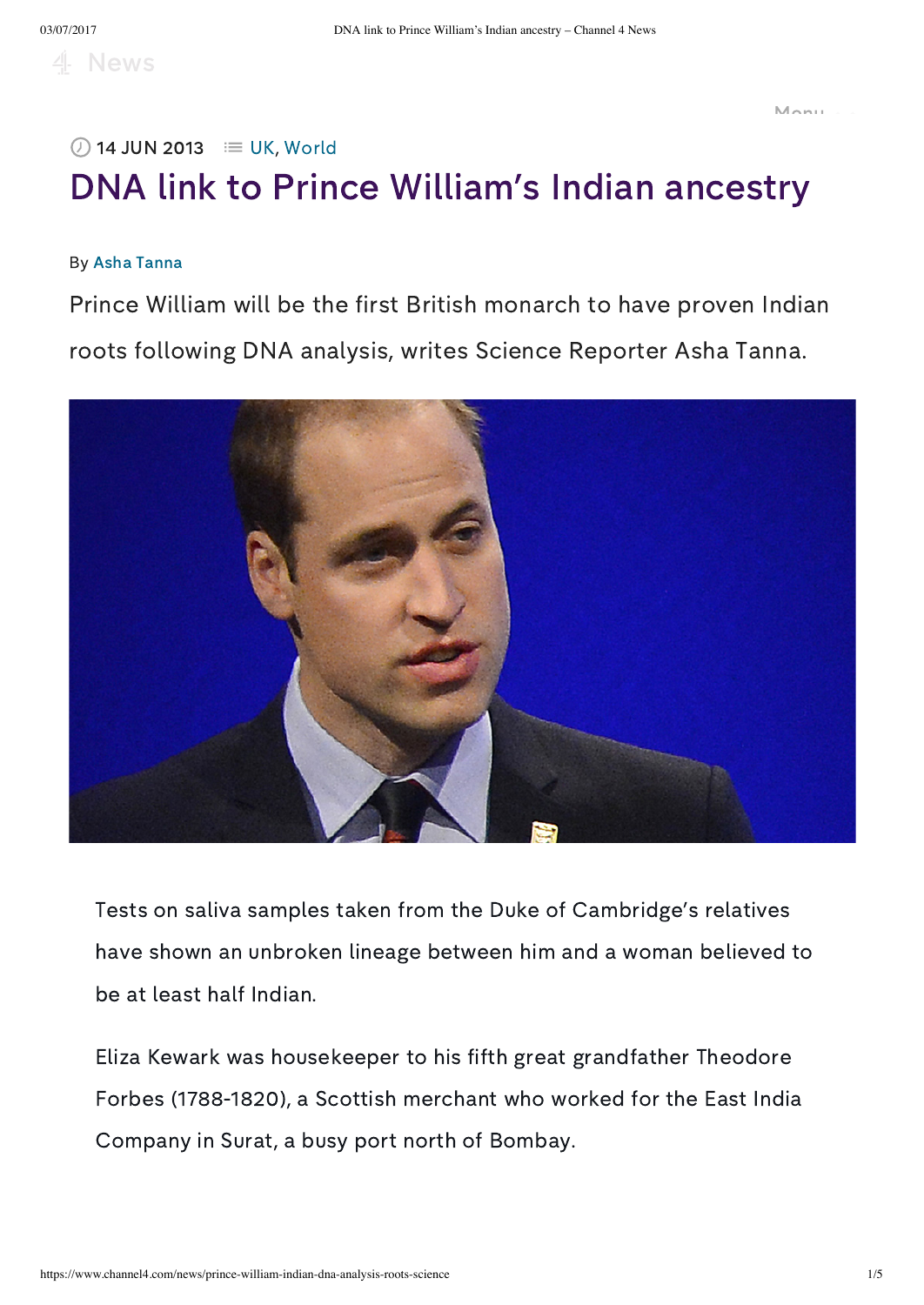The discovery means that Prince [William](http://www.channel4.com/news/prince-william) and his brother Harry both have a clear genetic link to Indian ancestry.

## Unassailable roots

Scientists from BritainsDNA, who carried out the tests, say that Eliza Kewark had an incredibly rare form of mitochondrial DNA (mtDNA) passed down through her female line.

Men can inherit the gene but do not pass it on, so any children born to the princes will not have this rare gene. It has only been found in people from the Indian subcontinent – 13 from [India](http://www.channel4.com/news/india) and one from Nepal.

Dr Jim Wilson, from the company, told Channel 4 News: "I had always been intrigued about Eliza Kewark and wondered whether she might have been part Indian, given that she lived in Surat. It transpires that her father was Armenian and her mother was part Indian. This is proof that William's Indian roots are unassailable.

"The analysis took about four months, which included the genealogy research, taking DNA from saliva samples, doing the lab work and then the statistical analysis of where this gene is found. Our results came after looking at two lines of evidence."

## Breach of privacy?

But the revelation which made the front page of the British newspaper the Times has been criticised by some in the field of genetics, who say not only is it a breach of privacy towards the prince, but also distasteful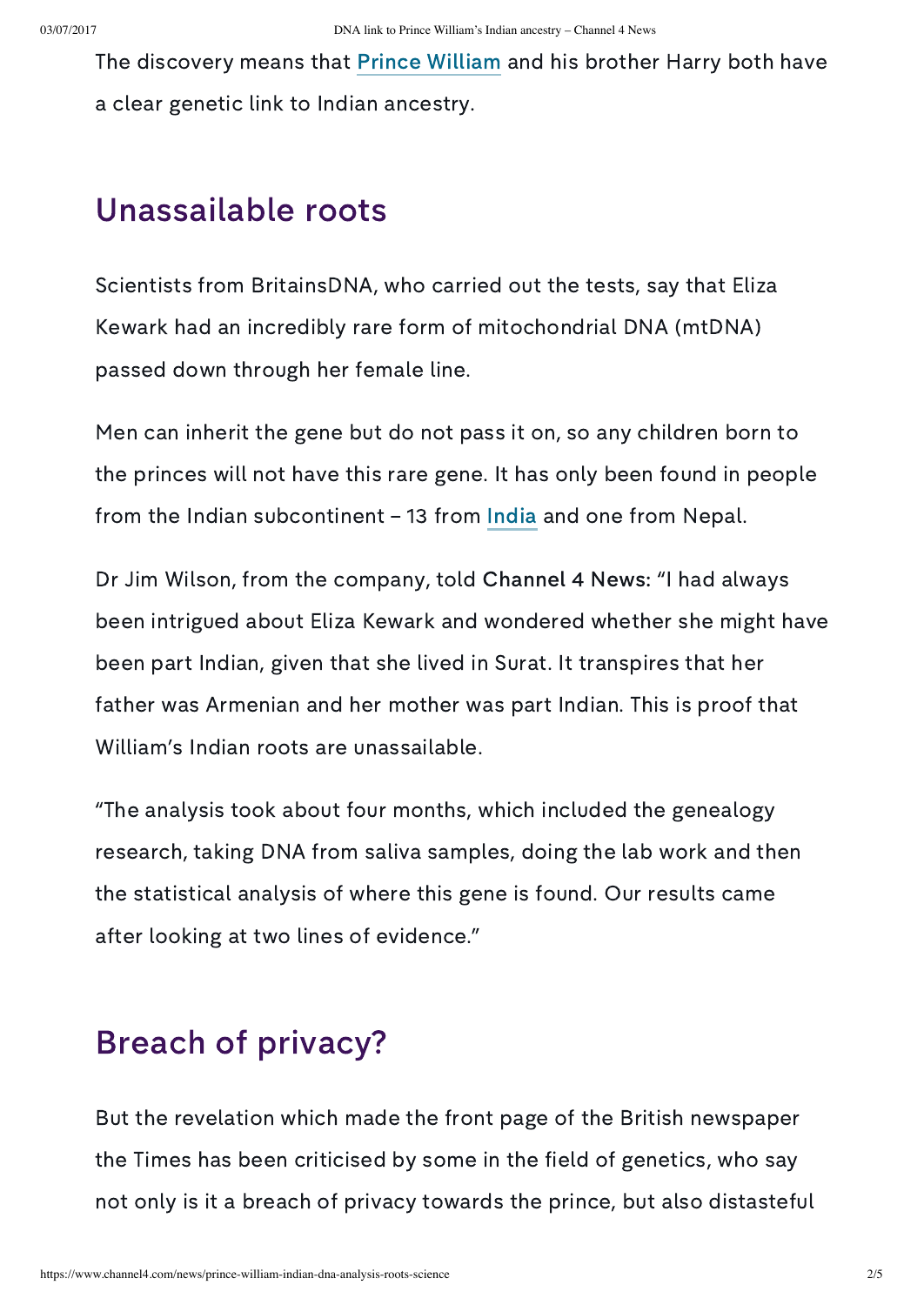that the newspaper ran an advert of the company doing the testing at the same time.

Writing for the website The Conversation, Dr Anna Middleton, ethics researcher and genetic counsellor at the Wellcome Trust Sanger Institute, said: "Genetics unites all of us. But revealing personal information about somebody, without their consent, irrespective of their position or status, is potentially harmful.

"While the discussion is about ancestry today, it could be more serious if predispositions to life-threatening conditions are revealed? If it were me, I'd rather know this first and have a chance to talk to my family before anybody else knows about it."

#### 'Purported mother'

Theodore Forbes left his wife and sent their daughter, Katherine, to live in Britain at the age of six. Letters sent from Kewark to her estranged husband suggest that he potentially deserted her due to her race, say researchers.

In his will he described her as the "purported mother" of Katherine and referred to her as his housekeeper. He died returning to Britain on a ship in 1820.

Queen Victoria never went to India, even though she was made empress of India in 1876. Princess Diana was famously pictured sitting alone outside the Taj Mahal – an Indian landmark regarded as symbol of love – but without her husband, Prince Charles.